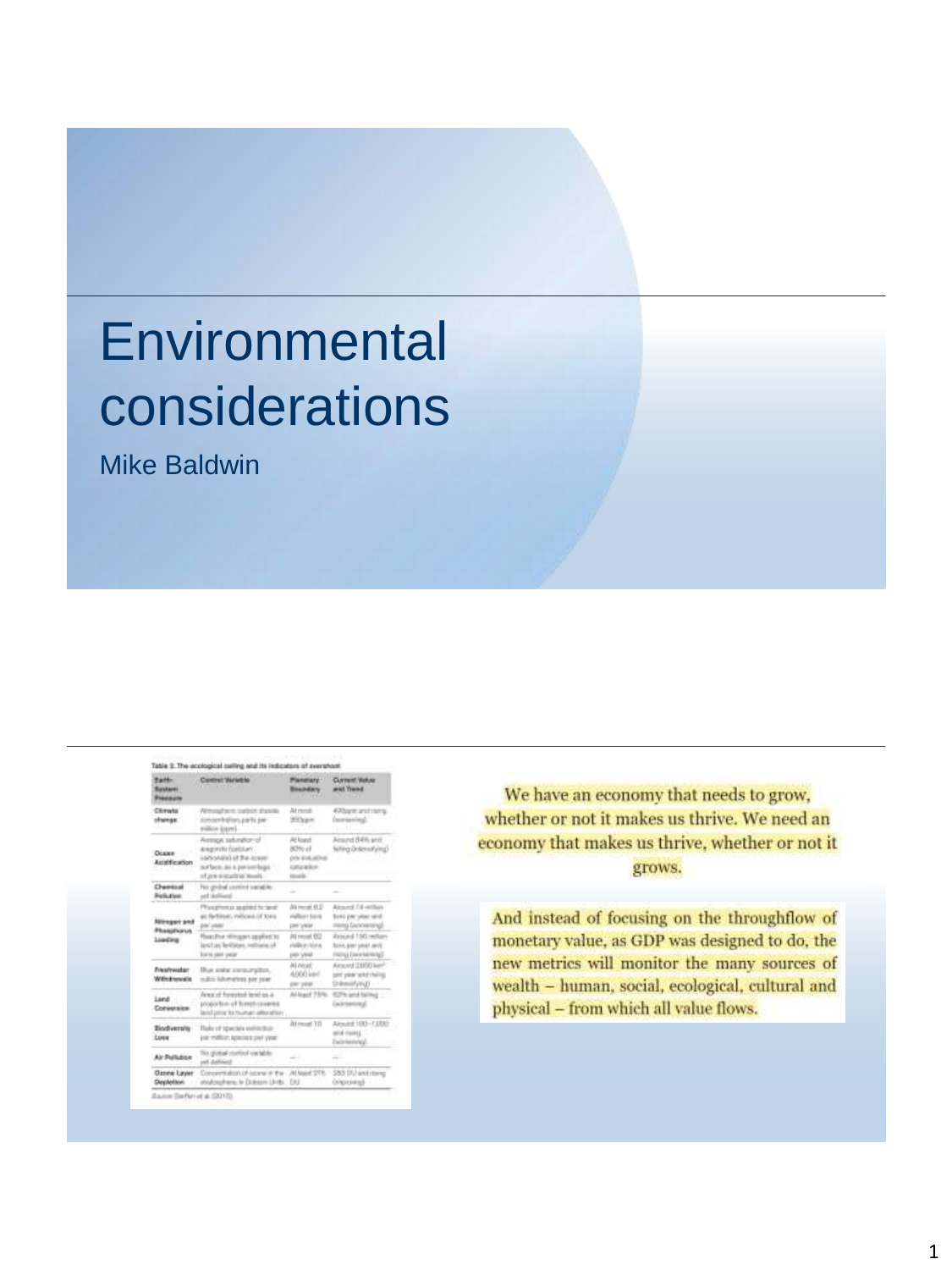#### The need for a new framework



#### Being part of the health ecosystem

"In all our activities we will protect our employees, facilities and the environment from harmful influences, conserve natural resources and promote environmental awareness". This is stated in our guiding principles or



https://www.boehringer-ingelheim.com/sustainability/environment-health-and-safety/performance-indicators

Presentation title, date, author 4 and 2008 and 2008 and 2008 and 2008 and 2008 and 2008 and 2008 and 2008 and 2008 and 2008 and 2008 and 2008 and 2008 and 2008 and 2008 and 2008 and 2008 and 2008 and 2008 and 2008 and 200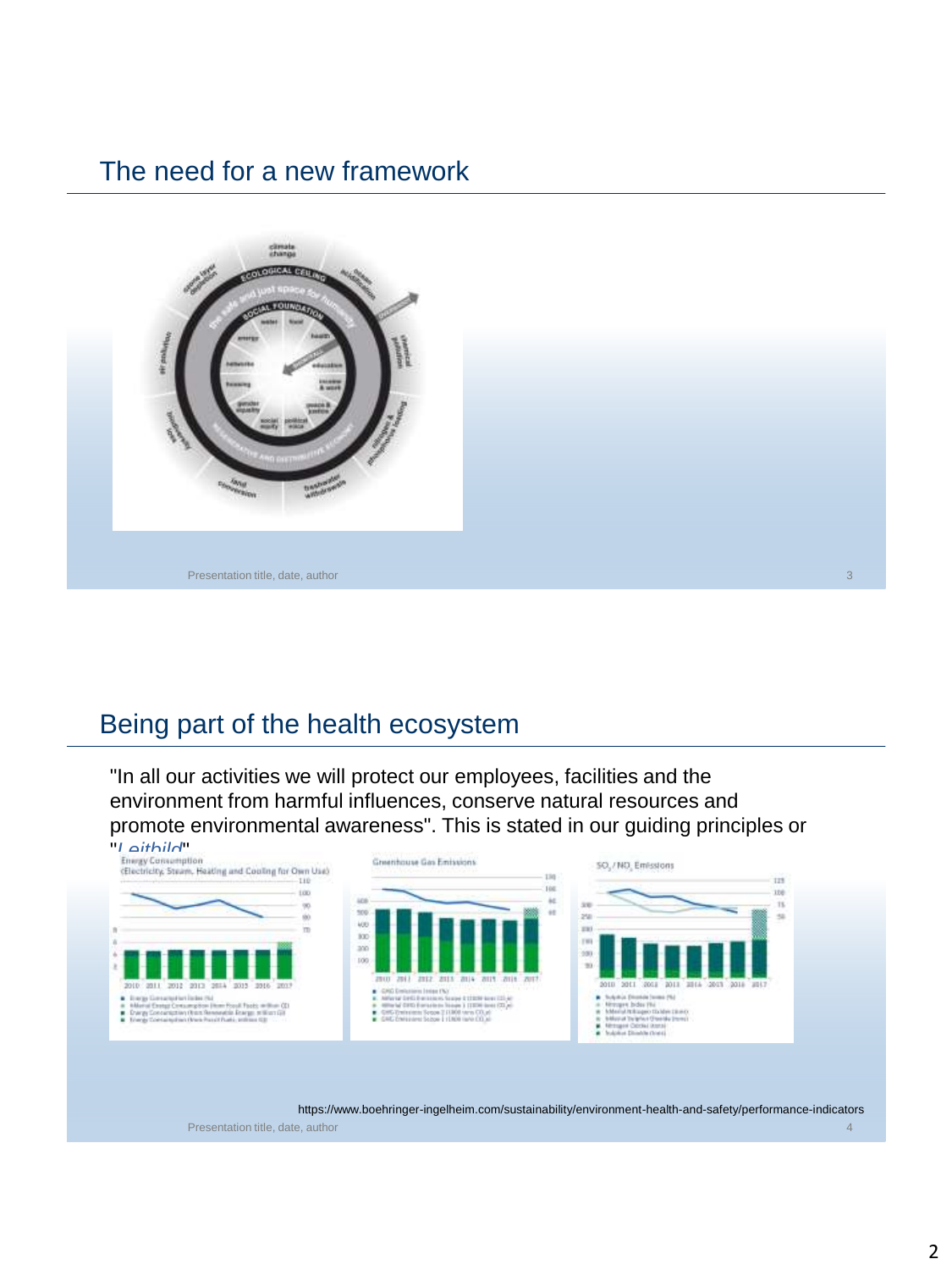Post manufacturer > health care systems

INCREMENTAL COSTS

HTA framework of

INCREMENTAL BENEFITS

From a health care system perspective.

Current heuristic if everything the same then the more environmentally sound the technology then it should Be adopted.

Presentation title, date, author

#### Why not extend this?



WHERE IS THE DATA?





Presentation title, date, author

3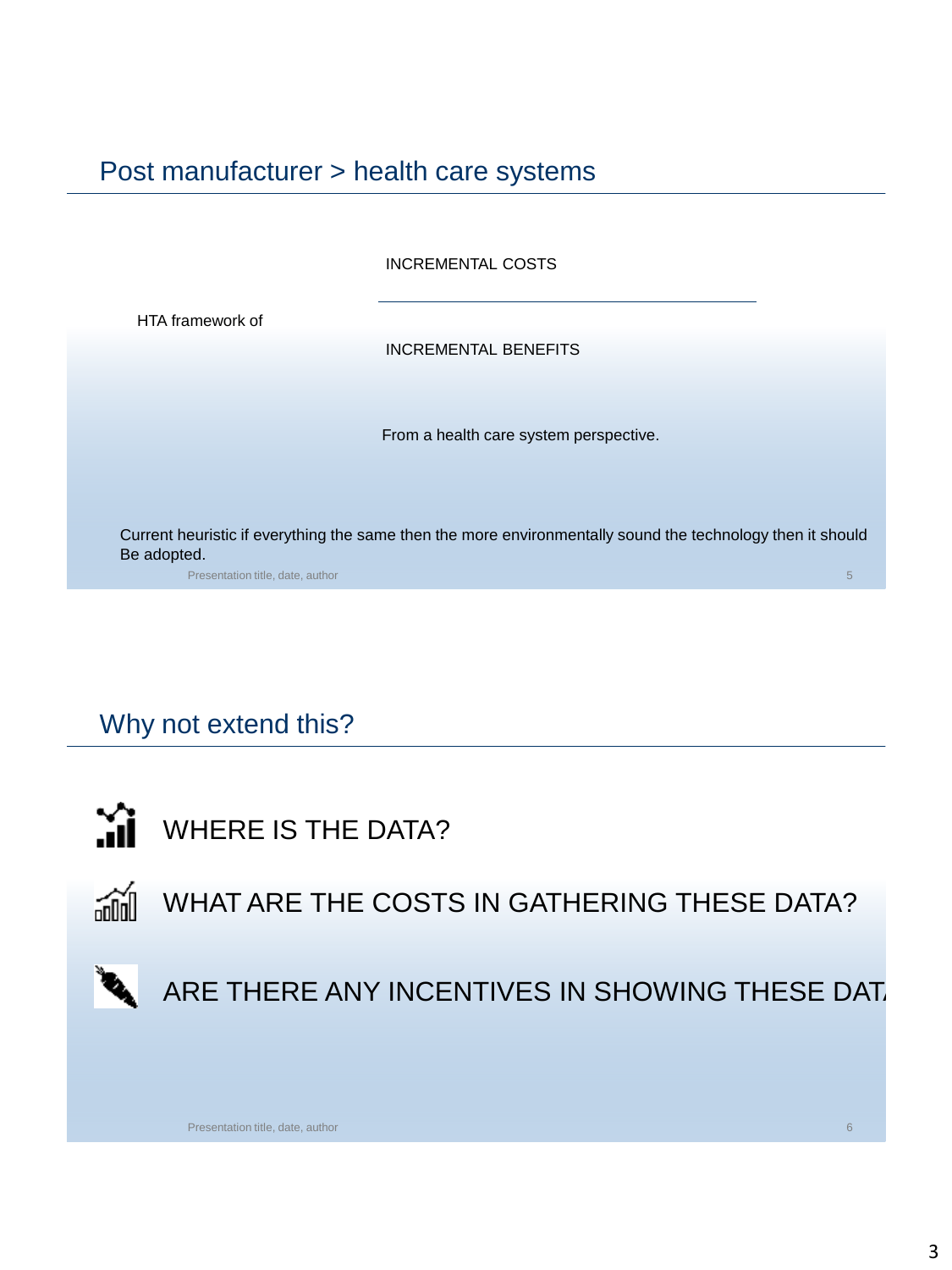### GO FURTHER

#### ECONOMISTS AS DESIGNERS / COCREATORS OF CARE PATHWAYS



#### Design – institutional design or process design